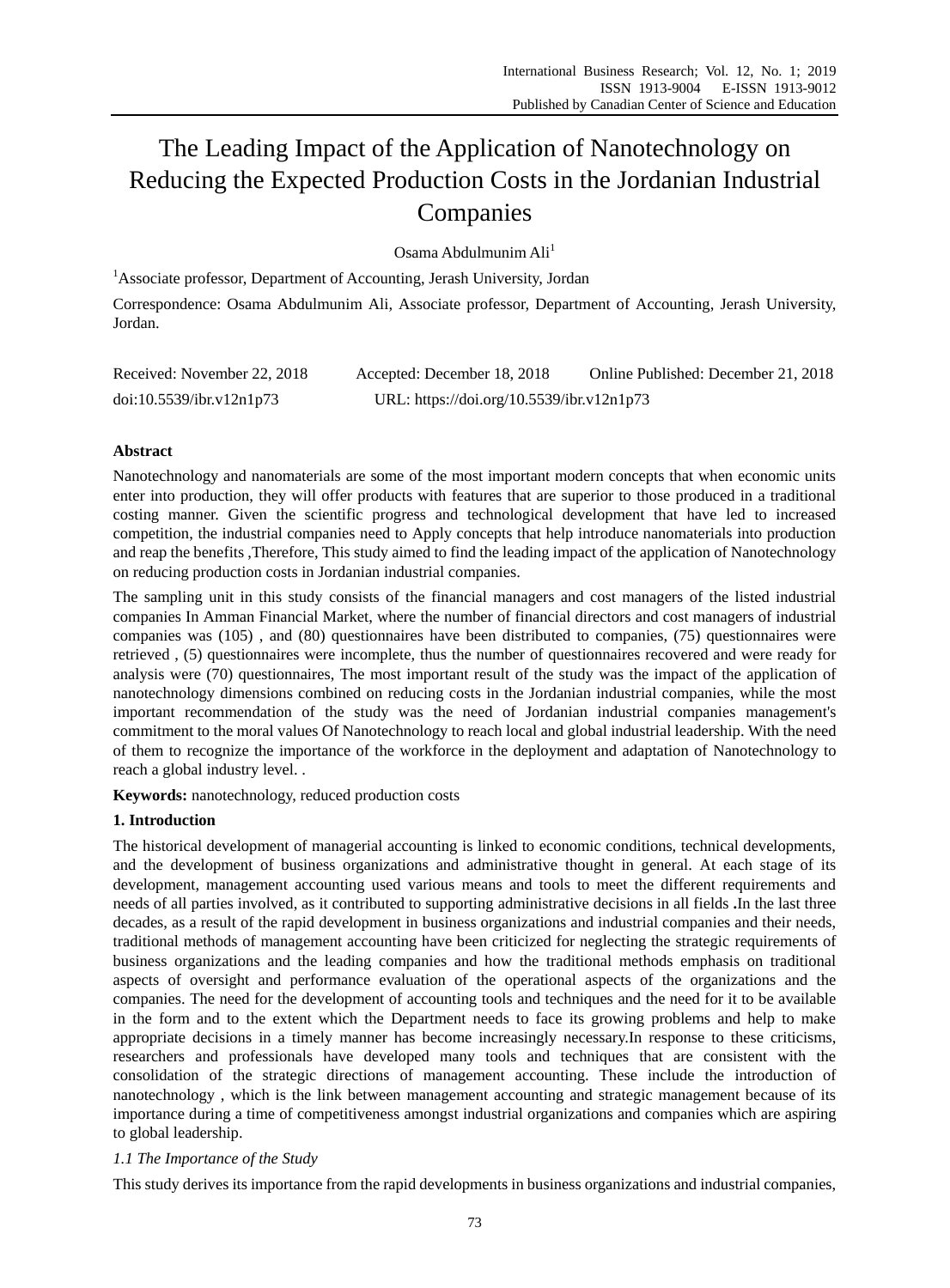and the need of managers and decision makers to have efficient accounting systems that provide them with appropriate information to support their decisions. The importance of theoretical and practical study is highlighted as follows

# 1.1.1 The Theoretical Importance

The study theoretical importance is represented as it seeks to define the conceptual framework of the concept of nanotechnology as a basic requirement to meet management needs and contribute to the development of the strategic directions of industrial companies and identify their role in reducing costs at the company level.

# 1.1.2 Practical Importance

In terms of practicality, the importance of the study is that it deals with the nanotechnology, which was created in order to cope with the huge development in the business organizations and the environment of manufacturing as well as the fierce competition that swept the markets locally and globally, which was one of the most important motives that made the idea of cost reduction a major requirement For industrial companies in modern times. The study also seeks to measure the response of industrial companies in Jordan to this technology and to show their effect in reducing production costs in the public joint stock companies listed on the Amman Stock Exchange.

# *1.2 The Problem of the Study and Its Questions*

The problem of the study arises because many business organizations and companies follow traditional cost management systems, and because these systems are unable to meet the requirements of the economic environment and business organizations and companies, as a result of the large size of companies and the complexity of organizational structures and the rapid technological developments and the increasing competition between companies. Therefore, the companies had to look for new ways to reduce costs. One of these methods is known as Nanotechnology, so the questions of the study problem are:

The main problem's question: Is there a statistically significant impact of the application of Nanotechnology on reducing production costs in Jordanian industrial companies?

And following it, sub questions arises:

- first problem's question: Is there a trace of preparing qualified workforce to reduce production costs in the Jordanian industrial companies ?
- second problem's question: Is there a trace of the presence of distinguished leaders to reduce production costs in the Jordanian industrial companies?
- third problem's question :Is there a Trace of prevailing cultural knowledge and achievements on the reduction of production costs in the Jordanian industrial companies ?
- fourth problem's question: Is there an effect to the formation of supporting organizations in reducing production costs in the Jordanian industrial companies ?
- fifth problem's question: Is there a trace of re-engineering of companies in reducing the production costs in the Jordanian industrial companies ?

## *1.3 Hypotheses*

Based on the problems questions, the hypotheses focused on:

main study hypothesis H0: there are no statistically significant effect of the application of Nanotechnology in reducing production costs in industrial companies ,

and its sub-hypotheses are:

- first hypothesis H01: There are no traces of preparing qualified workforce to reduce production costs in Jordanian industrial companies
- second hypothesis H02: There is no presence of distinguished leaders to reduce production costs in the Jordanian industrial companies
- third hypothesis H03: There are no traces of prevailing cultural knowledge and achievements on the reduction of production costs in the Jordanian industrial companies
- fourth hypothesis H04:There are no effects to the formation of supporting organizations in reducing production costs in the Jordanian industrial companies
- fifth hypothesis H05:There are no traces of the re-engineering of companies on reducing the production costs in the Jordanian industrial companies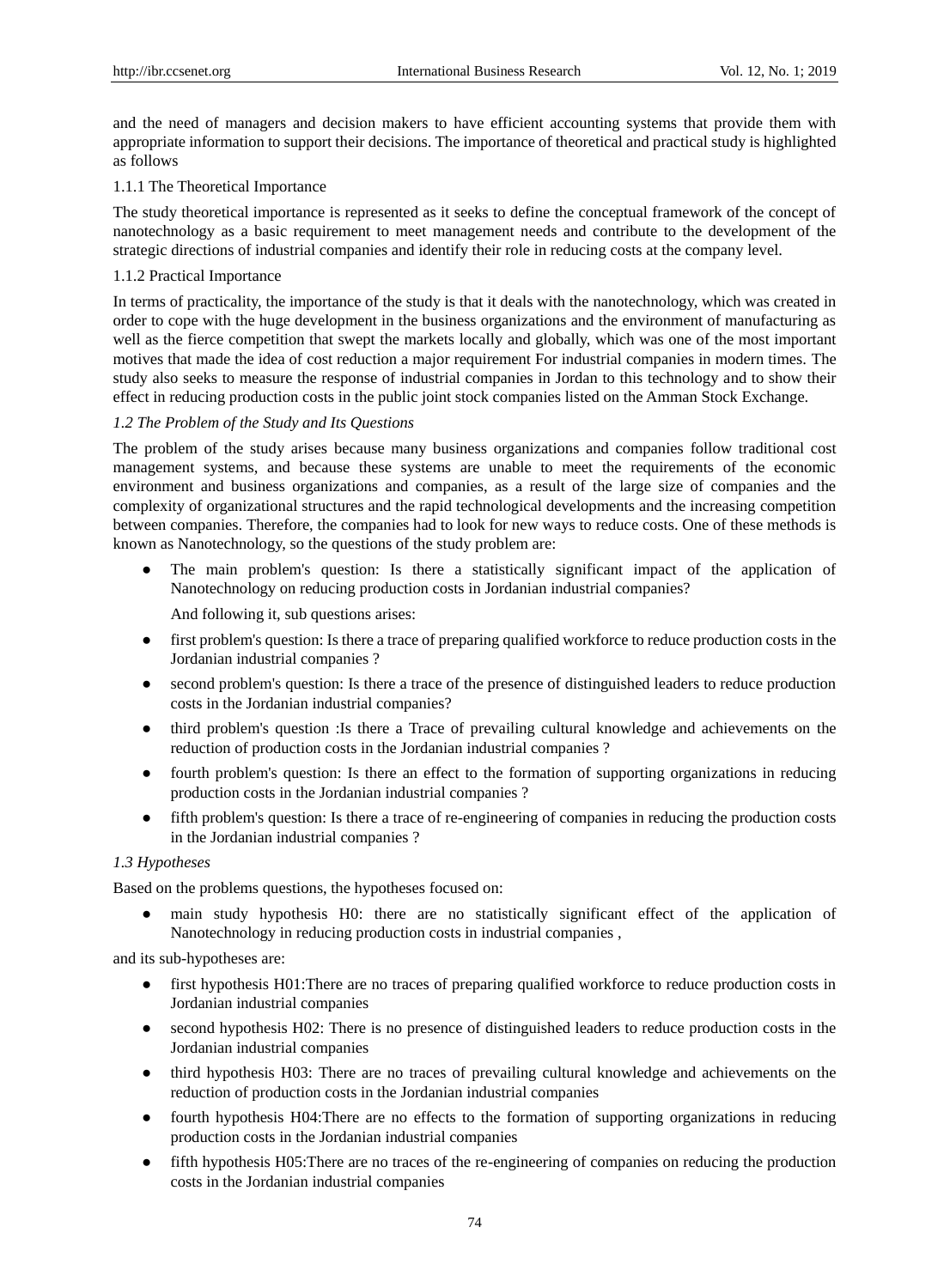# *1.4 Study Sample*

The study sample is the financial managers and directors of costs in public shareholding industrial companies listed in Amman Financial market , and their number in industrial companies (105) Financial Manager and Director ,(80 ) questionnaires have been distributed to companies according to Sekaran statistical table, (75) questionnaires were retrieved, (5) of which were incomplete and were excluded from the analysis. Thus, the number of retrieved and verifiable responses is 70 and with 87.5% retrieval percentage ,which is statistically acceptable.

Statistical methods used:

The Statistical Package for Social Sciences (SPSS) was used in the following statistical analyzes:

1. Descriptive Statistics: Frequency, percentages, arithmetic averages and standard deviations were used to provide a comprehensive description of the degree of approval of the sample members of the study sample.

2. The Cronbach Alpha consistency coefficient for measuring the stability of the study instrument, which is the questionnaire

3. Simple linear regression analysis

4. Multiple Linear Regression analysis

5. Stepwise regression analysis

6. The relative importance is determined according to the following formula and according to the five-measure of the alternatives for each paragraph

Where the number of levels are: low, medium, high, thus:

Low level if the arithmetic mean reaches 1.00 to less than 2.33

The average level if the mean is 2.33 to less than 3.66

The high level if the arithmetic mean from 3.66 to 5.00

## **2. Theoretical Aspect**

#### *2.1 The Intellectual Dimension of Nanotechnology*

First of all, it is necessary to know the intellectual significance of the word nano. It is an expression originally derived from the Greek word nano (dwarf) or the finite or small thing, a scale equivalent to one millionth of a millimeter and one billionth of a meter Which is equivalent to one in ten thousand thickness of human hair and this unit is used to express the dimensions and diameters and measurements of atoms and molecules of substances, compounds, cells and micro-particles such as bacteria and viruses. Nanotechnology is a scientific application that produces things by assembling them at the micro level of its basic components such as atoms and molecules. As long as all the materials of the atoms are aligned according to a certain structure, we can replace the atoms of an element with another atom. It is something that sometimes surprises us with new features that we did not know before, opening up new areas to benefit the human being at the lowest possible cost. (MHS Ahmeda et al., 2017).

Nanotechnology is therefore a set of tools, techniques and applications that relate to the manufacturing and installation of a particular structure using very small scales or a science that deals with the research and development of modern objects and methods that are located within the nanometer scale, It is a scientific application that produces objects by assembling them from their basic components such as atom and molecule, or it is the complete and precise control in the production of materials by controlling the interaction of the molecules involved in the reaction and directing these molecules to the production of a particular material. This type of reaction is known as molecular processing which is putting the atoms during the reaction in their proper place. (Catharine Paddock, 2012)

Therefore we find that (Sharif 2010) defined it as this advanced technology based on understanding and studying nanotechnology and other basic science in a rational and creative way with the technological ability of synthesizing nanomaterials and controlling the internal structure by restructuring and arranging atoms and molecules and their constituent to ensure having unique products which can be employed in different applications.

(Al-Maghribi) has defined it as a scientific application to produce things by assembling them at the small level of their basic components such as atom and molecule.

also each of ( Rajiv Saini et al., 2010) indicated that Nanotechnology can be defined as the science and engineering involved in the design and the compatibility, it is the precise description of product parts and the use of materials and devices in applications to reach its smallest functional organization, at least one dimension on a nanometer or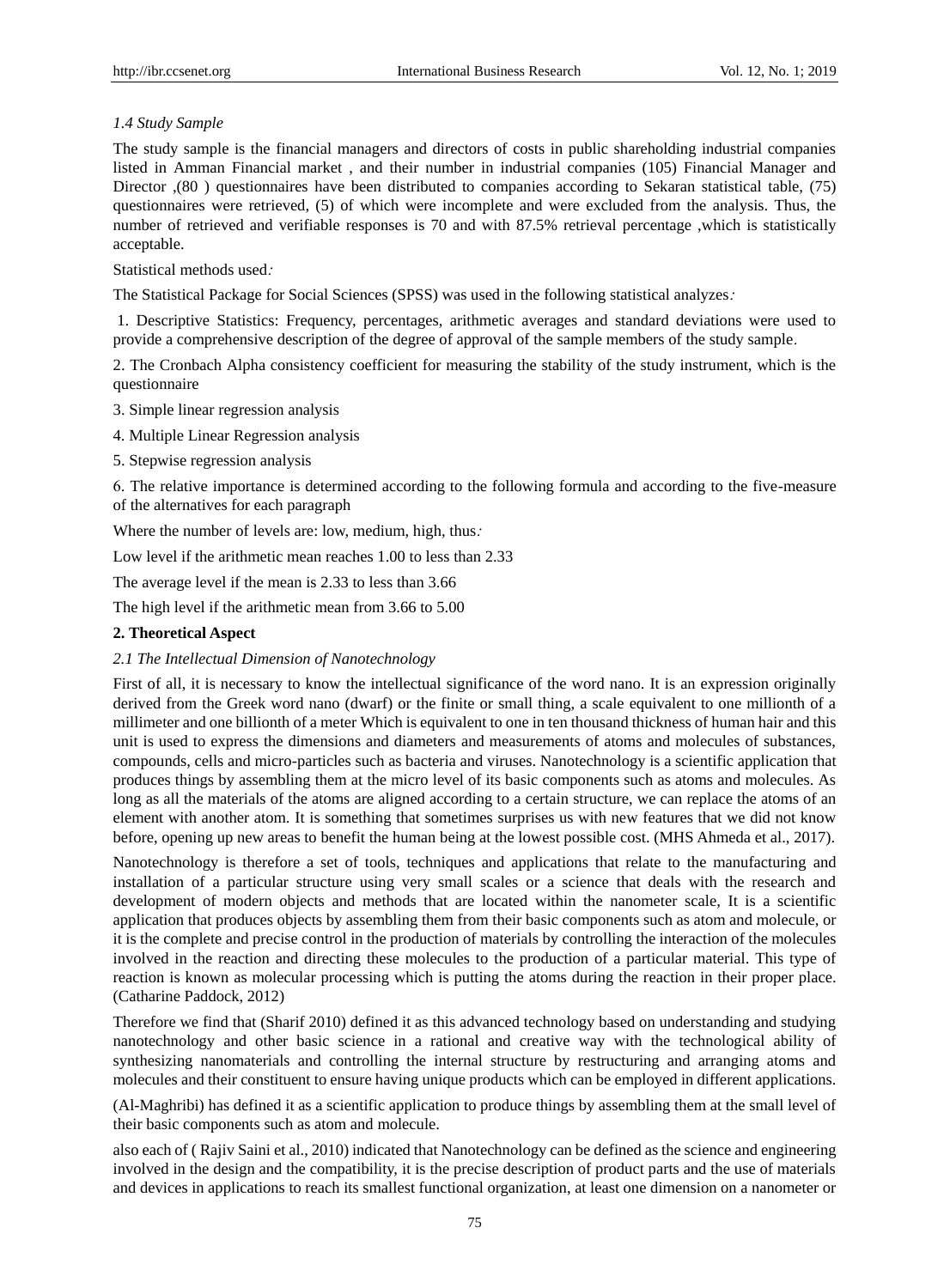one billionth of a meter. In these measurements, the consideration of individual molecules and interacting groups of molecules with respect to the broad microscopic properties of materials or devices becomes important, as they have control over the basic molecular structure, which allows for control of the chemical and physical properties of the nanoparticles. Nanotechnology has found many applications in medicine and other Important areas of life.

The researcher agrees with both ((Priya Satalkar et al). That There is no agreement on the definition of nanotechnology , and this stems from fundamental debate about identifying "nanotechnology." which shows the leading intellectual movement for this definition at a local and global level

# *2.2 The Ability of Nanotechnology in Improving the Structure of Materials in Manufacturing and Production Processes*

Nanotechnology has the ability to improve the structure and performance of the materials in which it is manufactured from, and as known, as an item gets smaller its measuring will be improved and precis. Therefore, the applications of nanotechnology in the manufacturing process require three steps. The first step, used in the 1990s, was to investigate the ability to manipulate atoms, and to keep them in the required positions. And the possibility of this ability to produce elements that Do not include scrap with effective and almost perfect accuracy. The second step is to produce assembly devices that can be programmed to influence atoms and molecules. The compilers will have a sub-microcomputer arm controlled by computers. This strategy will produce assemblies in Nanotechnology level, get rid of the atoms in its proper place. Finally, the last third step would be to create enough complexes to produce consumer goods. This will be achieved by using replicas - complexes that are programmed to create additional complexes. (Maria Benelmekki, 2015))

#### *2.3 Economic Importance of Nanotechnology*

Nanotechnology is leading a new industrial revolution that is reshaping the economies of the different countries of the world, creating labor markets and developing international trade, the relations of the countries of the world, and undoubtedly the different social and economic changes, and nanotechnology which is based on restructuring the atomic structure and reduce their molecules and granules to create new materials called nanomaterials which will create a clear impact on the countries of the world, especially, the countries which still rely on a few basic commodities and labor revenues and export revenues, the application of nanotechnology which is connected with the manufacturing of goods that are considered as the core of The interest of nanotechnology associated with patents which will lead to the replacement of manufactured products with natural products, which will affect the economies of different countries of the world and the export of these commodities and materials.Nanotechnology is effective in the development of the economies of the world when it is adapted to the local, social ,and institutional context if it was chosen and designed through the development of sound strategies to integrate the absorption, acquisition and diffusion of knowledge, despite the different costs of entering the world of nanotechnology from one country to another.) (NajmDin and Al bermana (.2016 Maria Benelmekki, 2015))

#### *2.4 Pioneering Nanotechnology Effect on Productions Costs*

both Darby and Zucker (2003) Bowers and Cernac (2008) stated that nanotechnology will lead to a rapid improvement in the production process. Where it is expected to reduce unit cost of the products through the most effective use of inputs. In the same way, West (2008) is expected to produce many kinds of products quickly, such as printers and computers that can prepare many copies of data as small-cost files. West (2008) added that nanotechnology would make products as cheap as copying files. However, this is expected to happen in the future because nanotechnology products can be produced at a reasonable cost and will deliver electricity at a higher rate than is possible now. For this reason, nanotechnology is seen as the next industrial revolution and it is expected to play a key role in achieving a key function across the full value chain of the product. Reekerby and Morrison (2007) stated that this effect will be achieved through the valuable properties of nanotubes embedded in a small percentage of the final device, or through processes and applications that support nanotechnology without the need for end products containing any nanomaterials. This effect of nanotechnology on the value chain of products will result in the production of high quality products at a very low cost, on the other hand using and improving nanotechnology will quickly allow the creation of new nanoparticles in the same properties. Nanoscale factories will reduce many types of costs by reducing direct labor inputs or eliminating distribution, shipping, storage and other related costs. and according to traditional technology 80 to 90 percent is the usual of the total costs associated with the early phases of the product life cycle.

#### **3. The Concept of Cost Reduction and Its Relationship to NANO**

cost reduction is defined as achieving the lowest level of costs compared to the previous level, such as the use of machines and equipment that perform the same processes at lower costs or maximize production quantities with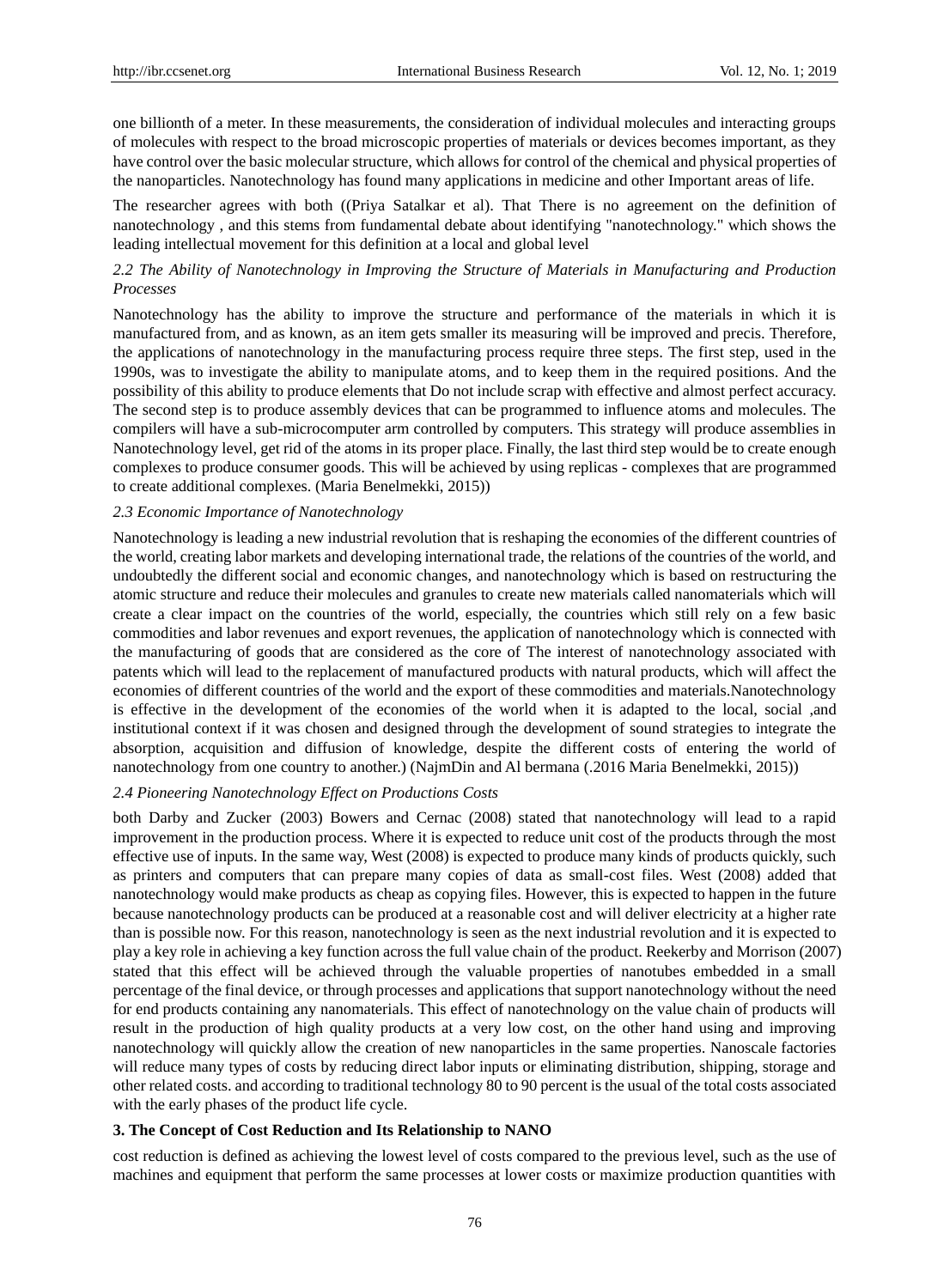the same value of costs, access to materials and products at lower costs than before, and making a Change and modifying work policies, practices and to reduce waste of time or reduce overtime costs (Arnold & Chapman, 2008).

This process is the highest priority for companies because of its impact on the revenues and profits of the company and to ensure its growth and continuity. The aim of this process is to follow a series of methods, policies and practices derived from the company's reality, environment and nature. Especially those in the accountability position (Goetsch & davis, 2006).

The methods and strategies that reduce the cost which are used by the company vary in cost , the most protruding ones are (Erekat, 2015, 26):

- 1. speed in delivery.
- 2. Limit wasting time, effort and money.
- 3. Stability of activities, functions and business.
- 4. Perform the work properly and free of errors and deviations.
- 5. Efficiency and effectiveness in work and strength and robustness of organization and accuracy.
- 6. Utilize the equipment with the highest tolerances, quality, ease of use, repair and maintenance.

The cost reduction process is subjected to two inputs: First, the traditional approach, which is a standard control system aimed at detecting and determining the causes of standard deviations (Rahamna, 2011). Second, the modern approach, which came in response to the increasing awareness of the customers of the products provided by companies, and the desire to provide their needs and meet their requirements and satisfy their desires to obtain products of high quality and appropriate qualities and low price at the same time, where companies resorted to adopting a variety of methods that will Check this response. This approach is seen as a method of reducing costs as one of the methods that leads to lower prices of products without compromising their basic qualities to reach customer satisfaction and to meet their demands (Horngren et al., 2016, 219), which aims to reduce the costs of labor activities and costs Products without any change in their quality, characteristics and functions (Rajkhan, 2002). To achieve this goal, companies have used several systems, most notably: target cost, activity-based costs, and process reengineering.

## *3.1 Targeted Cost System*

The cost system is considered a cost-management approach designed primarily to reduce product costs during the pre-production phase, without compromising its quality and maintaining its functional potential (Foda, 2007, 209). Through this procedure Data and information that allows for the decision to start or stop the production process are being produced . The cost-goal role is to reduce costs by refuting the cost-to-molecules target and abandoning unnecessary parts (Buckley, 2008, 162).

## *3.2 Activity Based Costs*

The activity -based cost system is considered one of the cost information systems (Ashmawi, 2011, 286) and is directed to allocate costs to cost targets (Horngren et al., 2016, 146). Its role is to reduce costs in two phases: First: the design phase, where this tool adjusts and controls the resources in the production process. Second: the production stage, which reduces the level of inventory and the time required to deliver and respond to customer requirements (Iron, 2006, 37). In both phases, the system performs its work in the light of the detailed information that highlights the way in which the production stages are carried out by allocating costs to the products and the post-production phase by providing reports on the contribution of the manufactured products and the customer's view of them, The distribution of profits and the use of resources and capabilities, and this information can help the management take various decisions that concern the production process from the production stage to the stage of after-sale services (Saleh, 2012, 305).

## *3.3 Reengineering the Processes*

Reengineering the Processes is a modern method of reducing the cost of production. The role of this method is to reduce the costs of activities and processes and to reduce non-host activities and processes by redesigning the implementation, (Erekat, 2015, 27). Where this method is based on the following (Soliman et al., 2012, 355): First: identifying the activities of the operations required to perform each specific production process and then classifying them into groups that include simple steps and a simple process of implementation of the production process, which makes it easier to track and identify the things that do not add value to the products and the process and thus predict the actual time it takes to perform the work.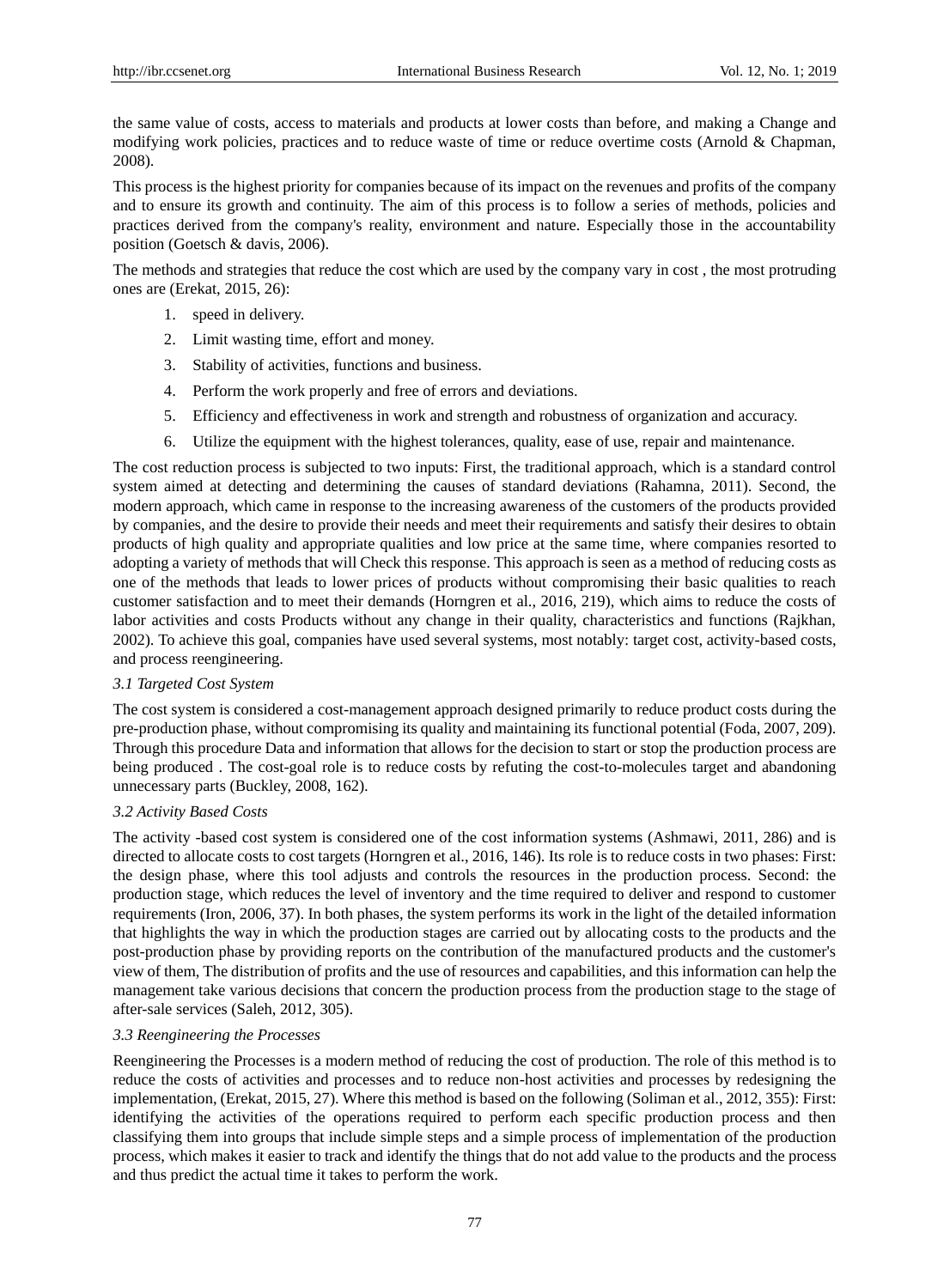Second: To analyze the value of the activities of the operations and the steps of the work and classify them into groups, which makes it easier to study and determine the amount of cost and resources and the potential used in them.

Third: Analysis of the flow of operations' activities within departments and organizational units within the company, which facilitates the process of determining the time taken to perform the steps and stages of that process and steps that do not add value. Fourth, determine responsibility centers by identifying the costs of activities, processes and activation of accounting responsibility and participation of workers in the application of re-engineering procedures.

The company's application of this method leads to customer satisfaction, providing the appropriate climate to ensure its growth and sustainability. This method is applied by a decision issued by the company's management. The decision is subject to several factors: cost, by comparing the costs of applying the process re-engineering to the costs of maintenance, modernization and development and the creation of a new system. Time, by specifying the time the process of reengineering takes t, and the life span of that process. Risk, by identifying the effects generated by the re-engineering process and its associated price inflation. And finally the benefits, by identifying the benefits that the company derives from its application of the reengineering process (Aziz, 2006, 65).

Here the researcher agrees with Cooper (1988)That the use of advanced techniques in the production process will result in greater changes in the variable or fixed cost rate. Cost structure changes also include direct labor costs that are replaced by indirect costs or overhead costs that require the proper allocation of products and services, although Cooper (1988), Fadzil and Rababah (2012) demonstrated that the use of new technology in the production process would result in Increasing the fixed cost rate and reduce the variable cost rate in the product unit. They add that the profit margin and net profit of the product unit produced by the new technology will also increase, because the total costs will be reduced using more efficient technology. Researchers such as Bowers and Cernac (2008) reported that the use of nanotechnology would reduce the cost of products, and this will explain the application of this technology at the local and global levels.

Therefore, the researcher believes that the integration of new nanomaterials in production lines as a result of the use of cost systems will lead to improved technological performance in production and the introduction of new product functions within industrial companies because the introduction of these new nanomaterials into production will need controlled conditions and correct control to be created and maintained in industrial processes. The use of new nanomaterials in production also contributes to having improved control and to reaping benefits gained from the use of nanomaterials in industrial processes. In addition to increasing the durability of these industrial processes, and Improving and evaluating the production line performance in terms of productivity and cost efficiency; to improve the functionality and performance of product installation within industrial companies . .

## **4. Practical Aspect**

#### *4.1 The Characteristics of the Study Sample*

In order to describe the characteristics of the study sample, the frequency and percentages of the demographic variables were found for the sample of the study as follows:

## 4.1.1 Age

| percentage | Category               | <b>Repetition</b> | variable |
|------------|------------------------|-------------------|----------|
| 35.7       | Less than 30 years     |                   |          |
| 50.0       | 30. Less than 40 years |                   |          |
| 14.3       | 40. Less than $50$     | 10                | Age      |
| 0.0        | 50 years and over      |                   |          |
| 35.7       | <b>Total</b>           | 70                |          |

Table 1. Distribution of sample members by age variable

Table (1) shows that the age group (50 years and over) is the lowest category (0.0%) while the age group (30 less than 40 years) is the largest (50.0% ),

Followed by a category (less than 30 years), indicating that financial managers and cost managers are concentrated in the youth category.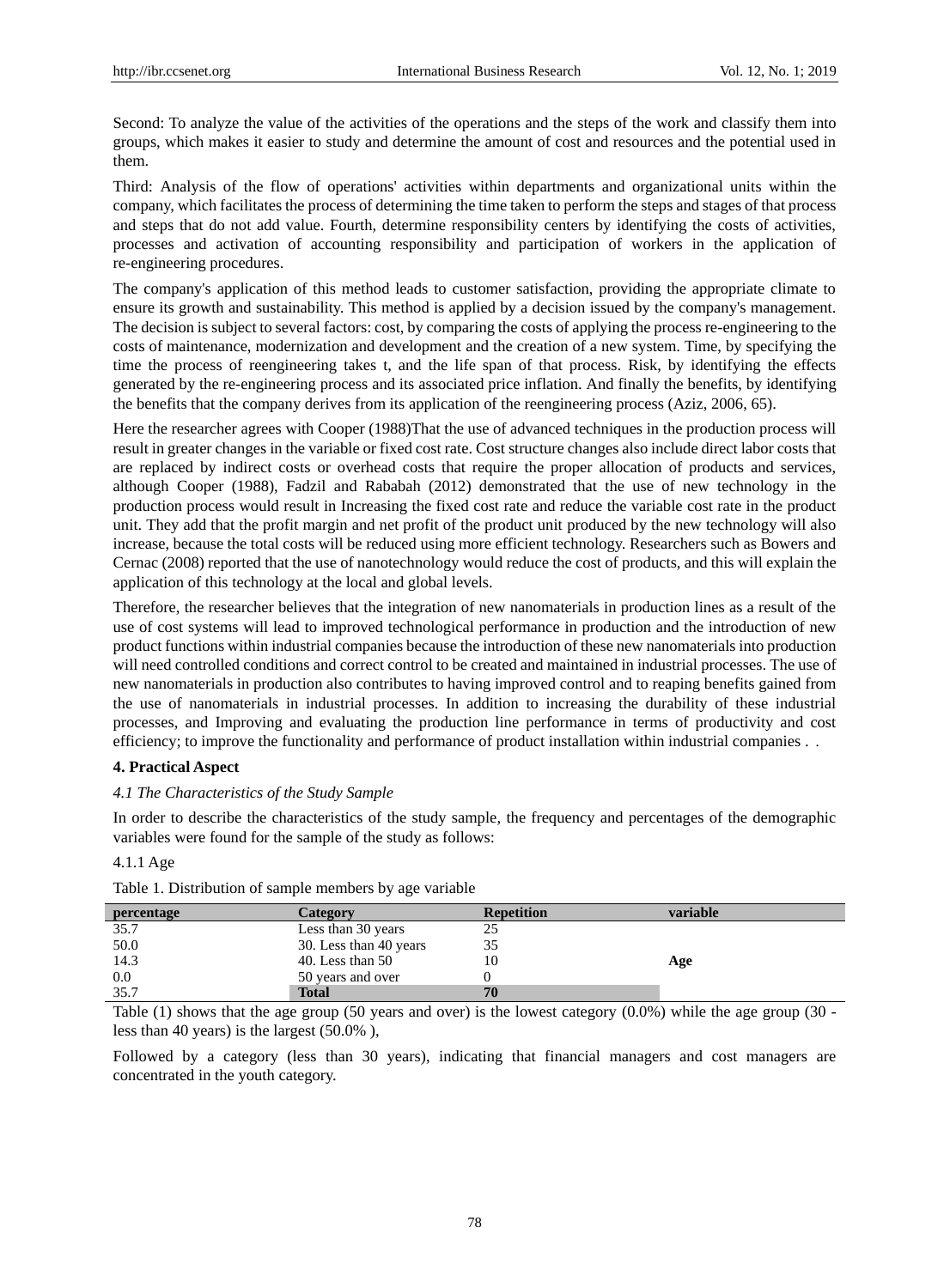#### 4.1.2 Scientific Qualification

| <b>Frequency</b> | <i>percentage</i> | Category     | variable      |
|------------------|-------------------|--------------|---------------|
| 64               | 91.4              | ВA           | Scientific    |
|                  | 8.6               | Postgraduate |               |
| 70               | 100               | Total        | qualification |

From the table, it is clear that the holders of the Bachelor's degree form the majority of the sample, reaching 53.6%.

## 4.1.3. Years of experience

Table 3. Distribution of sample members by years of experience

| <b>Frequency</b> | percentage | Category                                   | variable |
|------------------|------------|--------------------------------------------|----------|
| 8.6              | 6          | Less than 5 years                          |          |
| 48.6             | 34         | From 5 - Less than 10                      |          |
|                  |            | years                                      |          |
| 28.6             | 20         | From 10 - less than 15 Years of experience |          |
|                  |            | years                                      |          |
| 14.3             | 10         | More than 15 years                         |          |
| <b>100</b>       | 70         | total                                      |          |

The table shows that the respondents have relatively high practical experience. The percentage of the category of expertise (less than 5 years) was the lowest (8.6%), while the rest of the groups were at a higher rate. , Which indicates that industrial companies retain high experience.

#### 4.1.4 Career Status

Table 4. Distribution of sample members by the Career status variable

| <b>Frequency</b> | percentage | variable<br>Category                   |  |
|------------------|------------|----------------------------------------|--|
| 59               | 84.3       | Head<br>of<br>the                      |  |
|                  |            | Department                             |  |
|                  | 8.6        | Director<br>of<br>the<br>Career status |  |
|                  |            | Department                             |  |
|                  | 7.1        | General Manager                        |  |
|                  |            | Deputy Director                        |  |
| 70               | 100        | Total                                  |  |

The table shows that the majority of the sample (84.3%) was category (head of department), while the other administrative groups that performed the financial work and costs constituted the rest of the sample. This indicates that the majority of industrial companies have financial departments and sections of costs separate from the general management of the company.

## 4.1.5 Specialization

Table 5. Distribution of sample members by specialization variable

| <b>Frequency</b> | percentage | Category                       | variable       |
|------------------|------------|--------------------------------|----------------|
| 52               | 74.3       | Accounting                     |                |
| $\overline{0}$   | 0.0        | <b>Business Administration</b> |                |
|                  | 1.4        | Economies                      |                |
| 17               | 24.3       | Financial<br>Banking<br>and    | Specialization |
|                  |            | Sciences                       |                |
| 70               | 100        | Total                          |                |

We note from the table (5) that category (accountants), formed the largest percentage (74.3%), this corresponds to the nature of the work of the Financial Chief Officer and Director of the cost, which requires full knowledge of the accounting procedures necessary to carry out the tasks of accounting and duties of each of them.

#### **5. The Reliability and Honesty of the Study Instruments**

The stability of the instrument used to measure the variables used was tested using the Cronbach Alpha Coefficient test, where the result of the scale is statistically acceptable if the value of Cronbach alpha is greater than 0.60 (Sekaran, 2003). The closer the value is to 100% it was considered as an indicative of the higher stability of the study instrument, and given the data in Table (6), the Cronbach Alpha Coefficient of consistency was measured for the study variables, their dimensions and the study instrument as a whole to determine the consistency of the responses as follows: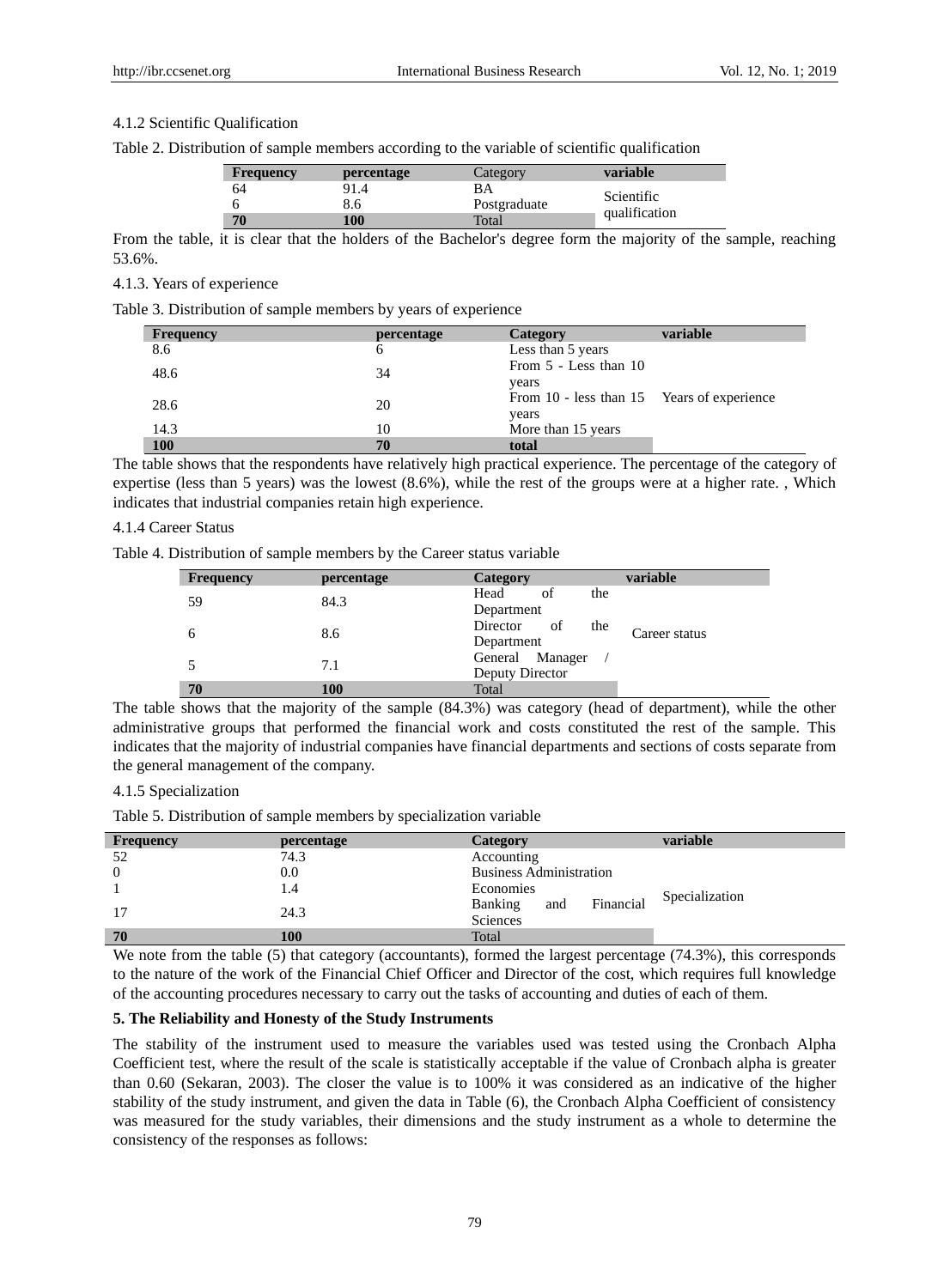| Alpha value | The dimension                            | NO |  |
|-------------|------------------------------------------|----|--|
| 0.755       | Prepare a qualified workforce            |    |  |
| 0.786       | The presence of distinguished leaders    |    |  |
| 0.780       | The culture of knowledge and achievement |    |  |
| 0.824       | Formation of Supporting Organizations    |    |  |
| 0.761       | Corporate reengineering                  |    |  |
| 0.847       | Nanotechnology                           |    |  |
| 0.753       | Reduce production costs                  |    |  |
| 0.839       | All paragraphs                           |    |  |

Table 6. Internal consistency coefficient values for the study tool paragraphs

We Note that the values of the Cronbach alpha coefficient of the study instrument ranged from (0.755 to 0.847), the coefficient value for all the paragraphs (0.839) and therefore all the values are greater than 0.60. This indicates the consistency between the sections of the study instrument, the reliability of the study tool and the possibility to Rely on them for statistical analysis.

## **6. Analysis of the Responses of the Sample Members of the Study**

The responses of the sample members were presented using descriptive statistics. The mean, standard deviations, rank, and relative importance were calculated.

First: Nano technology, including:

## *6.1 Prepare a Qualified Workforce*

Table 7. The arithmetical averages, the standard deviations and the relative importance of the paragraphs of the preparation of a qualified force

| <b>Arithmetic</b> | standard  | Rank           | relative   | Paragraph                                                     | NO.                         |
|-------------------|-----------|----------------|------------|---------------------------------------------------------------|-----------------------------|
| mean              | deviation |                | importance |                                                               |                             |
|                   |           |                | High       | The company's management and decision makers recognize        |                             |
| 4.045             | 0.745     |                |            | the importance of the workforce in deploying and adapting     |                             |
|                   |           |                |            | nanotechnology.                                               |                             |
|                   |           | 3              | High       | The company has a database of its workforce and all those     | $\mathcal{D}_{\mathcal{L}}$ |
| 3.918             | 0.766     |                |            | who are familiar with nanotechnology and science              |                             |
|                   |           |                | High       | The company holds educational programs and training           |                             |
|                   |           |                |            | workshops in coordination between industry, education and     | $\mathcal{E}$               |
| 3.881             | 0.776     | 5              |            | research centers in order to learn about and benefit from the |                             |
|                   |           |                |            | programs of developed countries.                              |                             |
|                   |           |                | High       | The company uses special platforms for teaching and training  |                             |
| 3.858             | 0.706     | $\overline{7}$ |            | nanotechnology on the Internet.                               | 4                           |
|                   |           |                | High       | The company has interns to acquire a career in                | $\overline{5}$              |
| 3.888             | 0.772     | 4              |            | nanotechnology.                                               |                             |
|                   |           |                | High       | The company stimulates its members to education, training     |                             |
| 3.851             | 0.854     | 8              |            | and continuous production of a new generation of researchers, | -6                          |
|                   |           |                |            | innovators and inventors.                                     |                             |
|                   |           |                | High       | The company encourages its members to participate in          | $\mathcal{I}$               |
| 3.873             | 0.740     | 6              |            | programs and workshops held at home and abroad                |                             |
|                   |           |                | High       | The company provides the necessary infrastructure and the     |                             |
| 3.963             | 0.871     | $\overline{2}$ |            | development of laboratories, devices and networks to help the | 8                           |
|                   |           |                |            | application of nanotechnology                                 |                             |
| 3.910             | 0.422     |                | High       | General measurement                                           |                             |

It is noted from the table that the general measurement of the preparation of a qualified work force is high with a general average of (3.910) and a standard deviation of (0.422). The paragraph (aware of the importance of the workforce in spreading and adapting nanotechnology) With a high relative importance, while the paragraph (the company stimulates its members to education, training and continuous to produce a new generation of researchers, innovators and inventors) ranked last with an average of (3.851) and a high relative importance.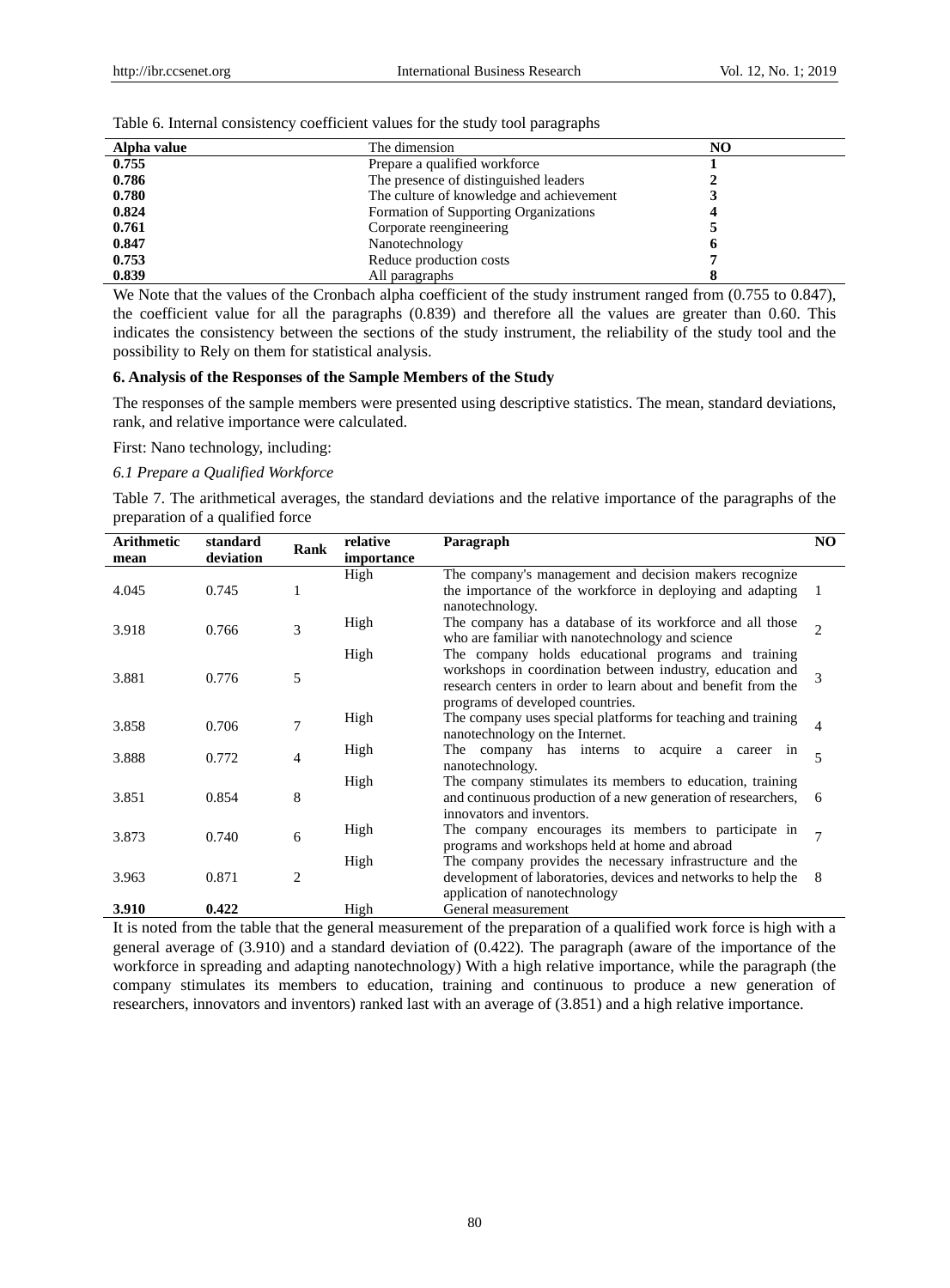### *6.2 The Presence of Distinguished Leaders*

Table 8. Statistical averages, standard deviations, and relative importance of the paragraphs of distinct leadership

| <b>Arithmetic</b><br>mean | standard<br>deviation | <b>Rank</b> | relative<br>importance | Paragraph                                                                                                                                                                                     | NO. |
|---------------------------|-----------------------|-------------|------------------------|-----------------------------------------------------------------------------------------------------------------------------------------------------------------------------------------------|-----|
| 4.015                     | 0.725                 | 2           | High                   | The management of the company is concerned with<br>intellectual<br>individuals<br>who<br>have<br>the<br>vision<br>of<br>nanotechnology and are able to convince others of it.                 | - 9 |
| 4.007                     | 0.761                 | 3           | High                   | The management of the company seeks to bring about change<br>for the better and continuously.                                                                                                 | 10  |
| 3.896                     | 0.739                 | 4           | High                   | The management of the company adopts plans and strategies<br>aimed at preparing leaders capable of dealing with complex<br>situations and difficult circumstances surrounding the<br>company. | 11  |
| 4.075                     | 0.782                 |             | High                   | The company's management is committed to the ethical<br>values of nanotechnology.                                                                                                             | 12  |
| 3.716                     | 0.837                 | 5           | High                   | The company has a base for culture, knowledge, innovation<br>and achievement.                                                                                                                 | 13  |
| 3.701                     | 0.859                 | 6           | High                   | The company is working on a generation of leaders with a<br>democratic ideology capable of pushing individuals to<br>change for the better.                                                   | 14  |
| 3.902                     | 0.490                 |             | High                   | General measurement                                                                                                                                                                           |     |

From the table, we can see that the general measure of the presence of distinct leaders is high, with a general average of 3.902 and a standard deviation of 0.490. The paragraph (the management of the company is committed to ethical values of nanotechnology) ranked first with an average of 4.075 and a high relative importance. Paragraph (The company works to prepare a leading generation with democratic thinking capable of pushing individuals to change for the better) at the last rank with an average of (3.701), with a high relative importance.

#### *6.3 The Sovereignty of the Culture of Knowledge and Achievement*

| <b>Arithmetic</b><br>mean | standard<br>deviation | Rank           | relative<br>importance | Paragraph                                                                                                                                                                    | NO. |
|---------------------------|-----------------------|----------------|------------------------|------------------------------------------------------------------------------------------------------------------------------------------------------------------------------|-----|
| 3.619                     | 0.764                 |                | Medium                 | The management of the company assesses its members<br>according to culture, creativity, and the ability to think and<br>execute the work efficiently and effectively.        | 15  |
| 3.642                     | 0.760                 | 6              | Medium                 | The management of the company considers its members as<br>innovators.                                                                                                        | 16  |
| 3.649                     | 0.788                 | 5              | Medium                 | The management of the company encourages its members to<br>cooperate and work together to generate ideas and<br>innovation and achieve common goals of their own.            | 17  |
| 3.672                     | 0.793                 | 4              | High                   | The management of the company stimulates its members to<br>creativity, innovation and achievement.                                                                           | 18  |
| 3.970                     | 0.925                 | 3              | High                   | The management of the company follows the method of<br>creative scientific thinking, especially with the new<br>employees in order to achieve the objectives of the company. | 19  |
| 4.082                     | 0.868                 | $\overline{c}$ | High                   | Decisions are made in the company according to the analysis<br>and scientific consultation and near the centers of<br>implementation of decision makers in the company.      | 20  |
| 4.179                     | 0.908                 |                | High                   | The employees of the company are assigned to the jobs<br>according to their ability to innovate, and fulfill the<br>requirements of the job.                                 | 21  |
| 3.830                     | 0.391                 |                | High                   | General measurement                                                                                                                                                          |     |

Table 9. arithmetic means, standard deviations, and relative importance of the terms of the culture of knowledge and achievement culture

The general measure of the culture of knowledge and achievement is high with a general average of (3.830) and a standard deviation of 0.391. The paragraph (assigns the employees of the company according to their ability to innovate, and fulfill the requirements of the job) ranked first with an average of (4.179) And the importance of relative high, while the paragraph (evaluate the management of the company's members according to culture, creativity, ability to think and implement the work efficiently and effectively) ranked last with an average of (3.619), and a medium relative importance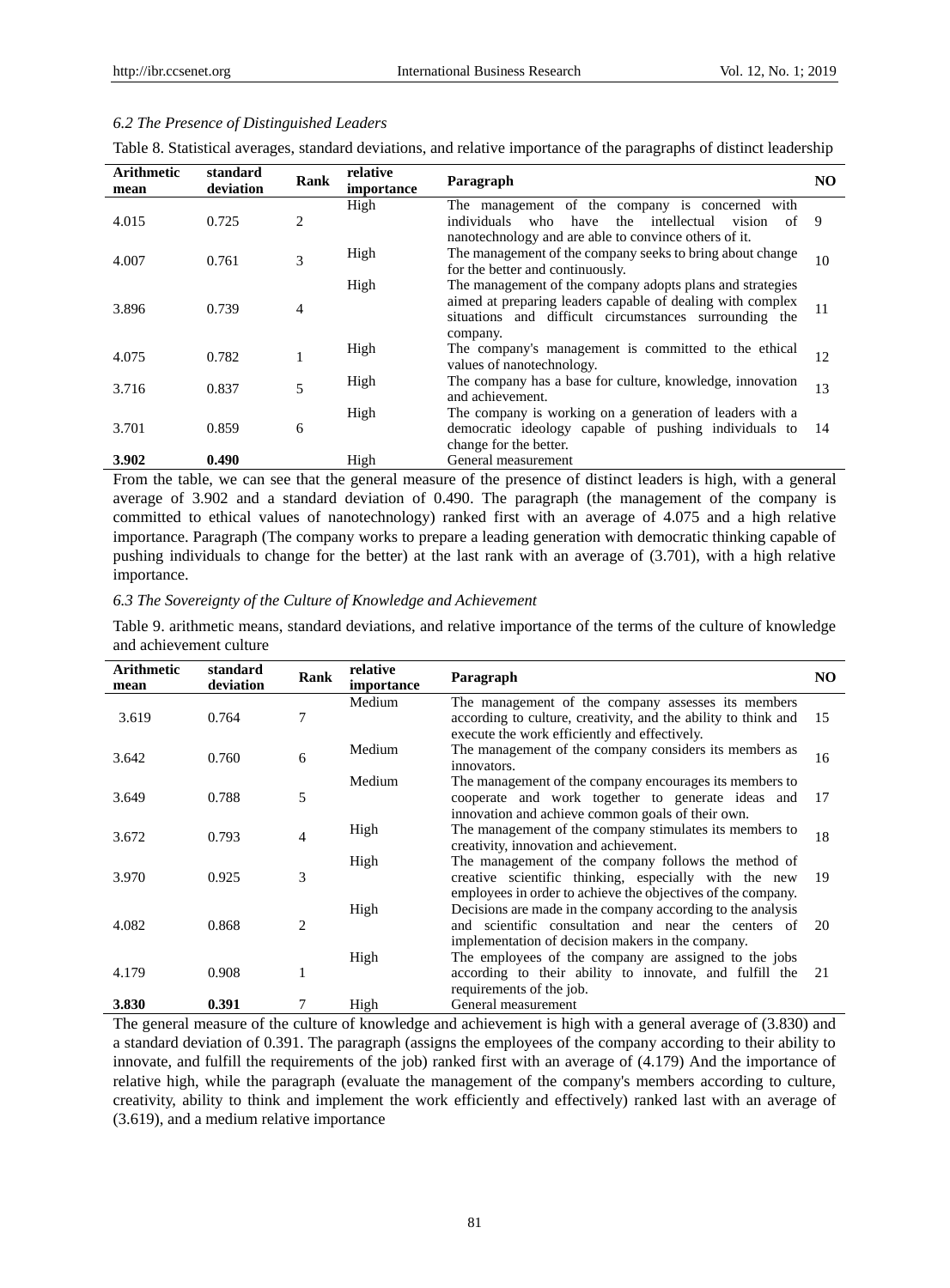## *6.4 Forming Supporting Organizations*

Table 10. The arithmetical averages, the standard deviations and the relative importance of the terms of formation of the supporting organizations

| <b>Arithmetic</b><br>mean | standard<br>deviation | Rank           | relative<br>importance | Paragraph                                                                                                                                                                                                                                                                                                                 | NO. |
|---------------------------|-----------------------|----------------|------------------------|---------------------------------------------------------------------------------------------------------------------------------------------------------------------------------------------------------------------------------------------------------------------------------------------------------------------------|-----|
| 3.769                     | 0.858                 | 5              | High                   | The company has plans and strategies aimed at establishing<br>specialized<br>research<br>for<br>centers<br>nanoscience<br>and<br>nanotechnology in each country with common interests to adopt<br>the ideas of manufacturing research and development related<br>processes in the field of nanotechnology and technology. | 22  |
| 4.037                     | 0.879                 | 3              | High                   | The company cooperates with various government and private<br>entities to fund research projects and the development of<br>nanoscience and science.                                                                                                                                                                       | 23  |
| 3.881                     | 0.893                 | $\overline{4}$ | High                   | The company seeks to establish partnerships with multiple<br>institutions that deal with innovation and innovation and helps<br>transform<br>companies<br>research<br>results<br>start-up<br>into<br>nanotechnologies and industries.                                                                                     | 24  |
| 4.149                     | 0.897                 | 1              | High                   | The company has a website that meets companies and<br>institutions that want to use nanotechnology commercially, and<br>those that have the right to know such as research centers,<br>universities, companies, individuals and others.                                                                                   | 25  |
| 3.701                     | 0.814                 | 7              | High                   | company cooperates with incubator<br>The<br>companies,<br>surrounding industrial groups and research centers to transfer<br>nanotechnology.                                                                                                                                                                               | 26  |
| 3.731                     | 0.860                 | 6              | High                   | The company has cooperation and partnership relations with<br>specialized institutes and centers in the training and education of<br>nanoscience and technology, and seeks to take advantage of the<br>possibilities and tools available in it.                                                                           | 27  |
| 4.090                     | 0.836                 | 2              | High                   | The company's management consists of a team of scientists who<br>are strategic thinkers, nanotechnologists, researchers, industry<br>and business people who are given broad powers in strategy<br>management, funding research projects and transforming<br>modern nanotechnologies into developing projects.            | 28  |
| 3.908                     | 0.491                 |                | High                   | General measurements                                                                                                                                                                                                                                                                                                      |     |

From the table, the general measure of the formation of supporting organizations is high, with a general average of (3.908) and a standard deviation (0.491). The paragraph has a website that meets companies and institutions wishing to use nanotechnologies commercially, Research centers, universities, companies, individuals and others) ranked first with an average of (4.149) and a high relative importance, while the paragraph (the company cooperates with companies incubators and surrounding industrial groups and research centers for the transfer of nanotechnology) ranked last with an average of (3.701) with a high Relative importance

# *6.5 Corporate Reengineering*

Table 11. The arithmetical averages, standard deviations and the relative importance of the corporate reengineering paragraphs

| <b>Arithmetic</b><br>mean | standard<br>deviation | Rank           | relative<br>importance | Paragraph                                                                                                                                        | NO. |
|---------------------------|-----------------------|----------------|------------------------|--------------------------------------------------------------------------------------------------------------------------------------------------|-----|
| 3.731                     | 0.851                 | 7              | High                   | The company sets its long-term goals and strategies<br>accurately and clearly.                                                                   | 29  |
| 3.925                     | 0.947                 | 6              | High                   | The company has a new vision aimed at radically<br>changing its activities and business.                                                         | 30  |
| 4.179                     | 0.754                 |                | High                   | The company views nanotechnology as a major hub<br>for change.                                                                                   | 31  |
| 4.112                     | 0.810                 | 3              | High                   | The company designs new management processes in<br>line with nanotechnology trends.                                                              | 32  |
| 4.052                     | 0.920                 | 5              | High                   | The company is changing<br>new<br>concepts in<br>and technology and training<br>nanoscience<br>its<br>employees to reach global competitiveness. | 33  |
| 4.104                     | 0.797                 | 4              | High                   | The company focuses on innovative manufacturing<br>processes and aligning them with the company's<br>objectives.                                 | 34  |
| 4.134                     | 0.865                 | $\overline{c}$ | High                   | The company focuses on value-added manufacturing<br>processes and marginal operations and analyzes them<br>as a service to their interests.      | 35  |
| 4.034                     | 0.543                 |                | High                   | General measurement                                                                                                                              |     |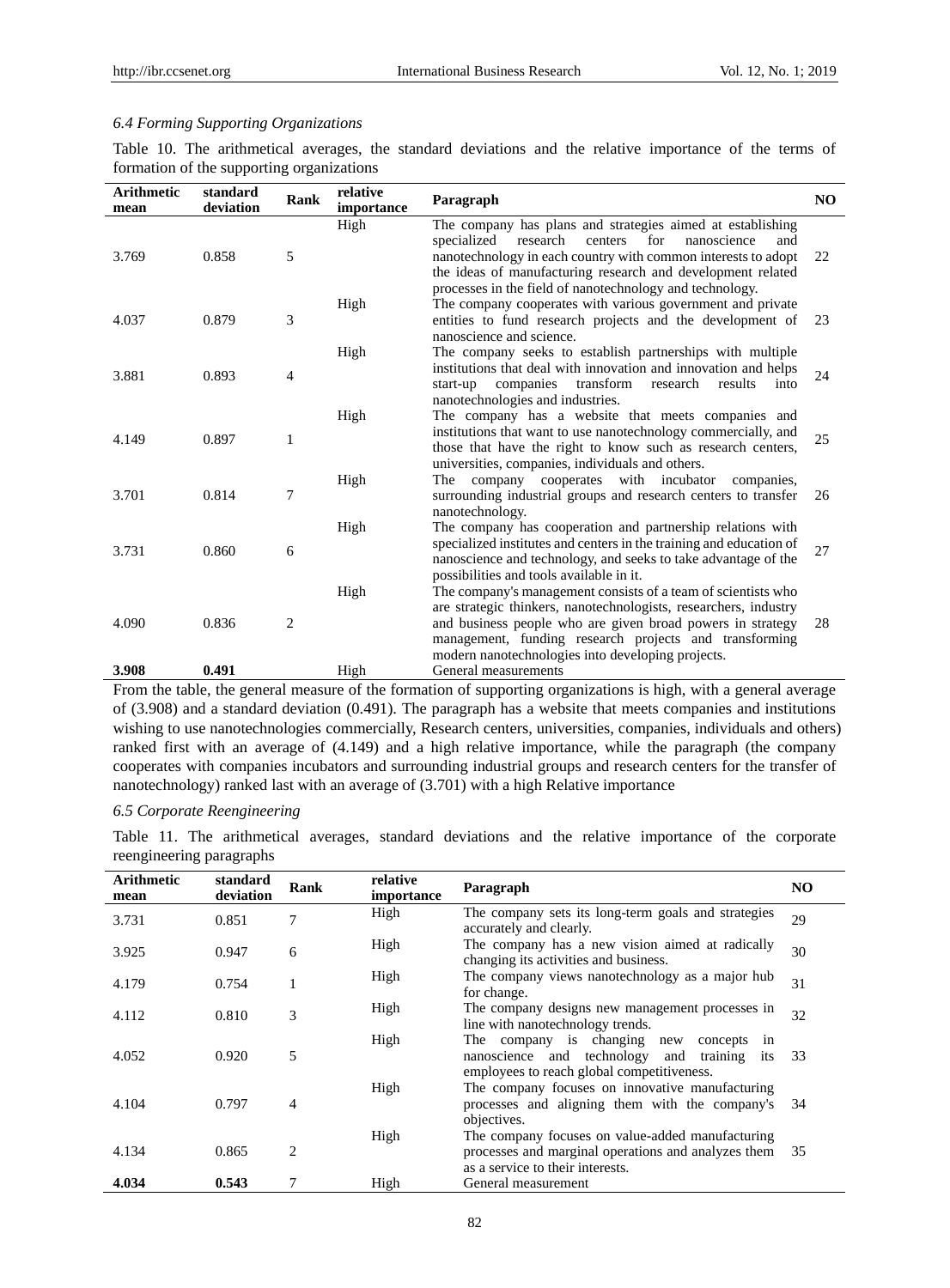we note from the table The general measurement of corporate reengineering is high, with a general average of (4.034) and a standard deviation of (0.543). The paragraph (the company considers nanotechnology as a major axis for change) is ranked first with an average (4.179) , While the paragraph (the company sets its objectives and long-term strategies accurately and clearly) ranked last with an average of (3.731), with high relative importance. To compare the dimensions of nanotechnology, the following table was prepared:

| <b>Arithmetic</b> | standard  | Rank | relative          | Paragraph                                | NO |
|-------------------|-----------|------|-------------------|------------------------------------------|----|
| mean              | deviation |      | <i>importance</i> |                                          |    |
| 3.910             | 0.422     |      | High              | Prepare a qualified workforce            |    |
| 3.902             | 0.490     |      | High              | The existence of objective leadership    |    |
| 3.830             | 0.391     |      | High              | The culture of knowledge and achievement |    |
| 3.908             | 0.491     |      | High              | Formation of Supporting Organizations    | 4  |
| 4.034             | 0.543     |      | High              | Corporate reengineering                  |    |
| 3.917             | 0.337     |      | High              | Nanotechnology                           |    |

| Table 12. arithmetic mean, standard deviations and the relative importance of nanotechnology |  |  |  |
|----------------------------------------------------------------------------------------------|--|--|--|
|----------------------------------------------------------------------------------------------|--|--|--|

The results of the table show that the level of nanotechnology in terms of relative importance is high, with an arithmetic mean (3.917) and a standard deviation (0.337). The table also showed that the company re-engineering ranked first with an average of 4.034 and a standard deviation of 0.543 ), With high relative importance, while (culture of knowledge and achievement culture) ranked last with an average of (3.830) and a standard deviation (0.391), with a high relative importance.

# Second: Reduce costs

Table 13. arithmetic means, standard deviations and relative importance of cost reduction clauses

| Arithmetic<br>mean | standard<br>deviation | Rank           | relative<br>importance | Paragraph                                                                                                                                                                                                         | NO |
|--------------------|-----------------------|----------------|------------------------|-------------------------------------------------------------------------------------------------------------------------------------------------------------------------------------------------------------------|----|
| 4.134              | 0.821                 | 3              | High                   | The company's leading management adopts all methods and<br>strategies to reduce the costs of its activities and operations.                                                                                       | 36 |
| 3.918              | 0.850                 | 8              | High                   | The company's cost system is efficient and effective in terms<br>of real-time costing of products.                                                                                                                | 37 |
| 3.933              | 0.833                 | 7              | High                   | The company's costing system is capable of measuring the<br>actual performance of the components and components of the<br>product and the production process.                                                     | 38 |
| 4.097              | 0.793                 | 5              | High                   | The company's management focuses on reducing its costs<br>while maintaining the quality of its products.                                                                                                          | 39 |
| 3.761              | 0.806                 | 10             | High                   | The company's management takes all effective methods and<br>means to limit the production of defective and contravening<br>products.                                                                              | 40 |
| 3.828              | 0.809                 | 9              | High                   | The company's management focuses on monitoring and<br>evaluating the performance of the planned plans and<br>comparing their actual costs with what is planned for the pilot.                                     | 41 |
| 4.246              | 0.642                 | 1              | High                   | The Company's management adopts all methods and<br>strategies to improve value-added activities and processes and<br>to reduce the volume of non-value-added activities and<br>processes.                         | 42 |
| 4.142              | 0.727                 | 4              | High                   | Reducing costs is one of the company's strategic objectives.                                                                                                                                                      | 43 |
| 4.082              | 0.868                 | 6              | High                   | The Company's management conducts a continuous review of<br>the costs of activities, products and operations.                                                                                                     | 44 |
| 3.679              | 0.711                 | 11             | High                   | The management of the company takes into consideration the<br>views and suggestions of experts and specialists concerned<br>with the application of cost reduction methods.                                       | 45 |
| 4.149              | 0.818                 | $\overline{2}$ | High                   | The company holds programs and training workshops for<br>various administrative levels to raise the level of productivity<br>and reduce errors and deviations in the work to achieve<br>manufacturing leadership. | 46 |
| 3.997              | 0.370                 |                | High                   | General measurement                                                                                                                                                                                               |    |

we note from the table that the general measurement of cost reduction is high, with a general average of (3.997) and a standard deviation of (0.370). The paragraph (the company's management adopts all methods and strategies aimed at improving value-added activities and processes and reducing the volume of non-host activities and operations) (4.246) and the relative importance of high, while the paragraph (taking the management of the company taking into account the views and suggestions of experts and specialists involved in the application of methods to reduce the cost) was at the last rank with an average (3.679), and a high relative importance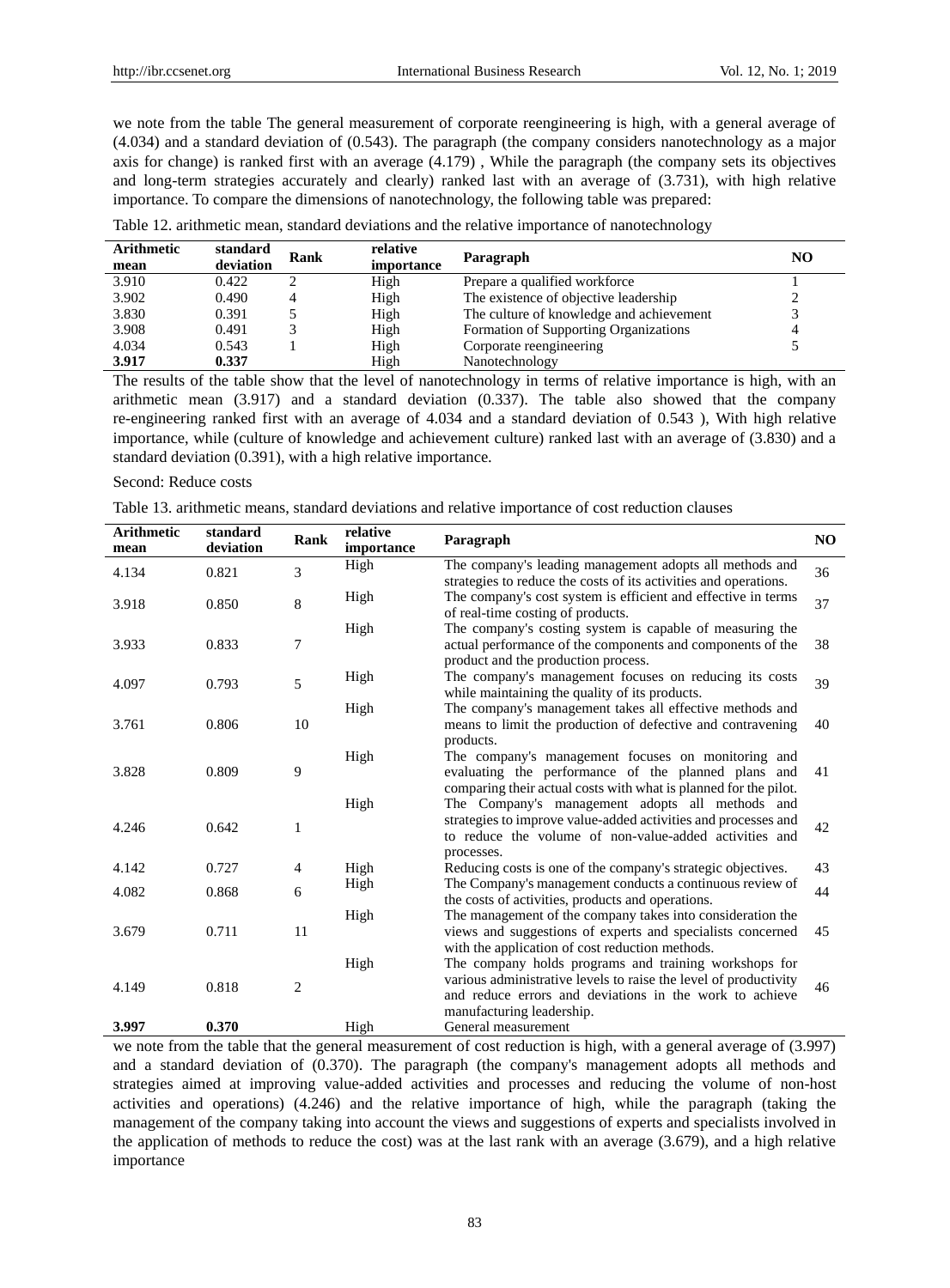## **7. Testing Hypotheses**

The main hypothesis of the study was tested using multiple regression analysis. The results of the hypothesis test are presented below.

**Results of the hypothesis of the main study hypothesis H0**: There is no statistically significant effect of the application of nanotechnology on the reduction of production costs in the Jordanian industrial companies.

Table 14. Testing the impact of applying nanotechnology on cost reduction

| Form summary         |                                          |                         | <b>Analysis</b><br><b>ANOVA</b> | Оt | variance |                        |
|----------------------|------------------------------------------|-------------------------|---------------------------------|----|----------|------------------------|
| <b>Coefficient R</b> | Selection<br><b>Factor R<sup>2</sup></b> | Adjusted $\mathbb{R}^2$ | <b>Calculated</b><br>value      |    | Sig(F)   | The dependent variable |
| 0.733                | 0.537                                    | 0.519                   | 29.732                          |    | 0.000    | <b>Costs reduction</b> |

The value of the correlation coefficient (R = 0.733) was found to be less than 0.05 and the mean value of (F =  $29.732$ ) (R2 = 0.537) indicates that 53.7% of the variation in (cost reduction) can be explained by the variation in (application of the dimensions of nanotechnology) combined, with the remaining factors staying fixed.

Therefore, we reject the main hypothesis of the study of , and accept the alternative which is stated:

"There is a statistically significant impact on the application of nanotechnology to reduce production costs in Jordanian industrial companies"

Table 15. Regression coefficient of the impact of nanotechnology dimensions on cost reduction

| <b>Regression coefficients</b>                                |                    |                       |                           |        |            |  |  |
|---------------------------------------------------------------|--------------------|-----------------------|---------------------------|--------|------------|--|--|
| <b>Independent variables</b>                                  | coefficients $(B)$ | <b>Standard error</b> | <b>Calculated T value</b> | Sig(T) | <b>VIF</b> |  |  |
| Prepare a qualified workforce                                 | 0.342              | 0.079                 | 4.314                     | 0.000  | 1.657      |  |  |
| The presence of distinguished<br>leaders                      | 0.010              | 0.058                 | 0.177                     | 0.860  | 1.406      |  |  |
| The prevailing of the culture of<br>knowledge and achievement | 0.292              | 0.074                 | 3.950                     | 0.000  | 1.777      |  |  |
| of<br>Supporting<br>Formation<br>Organizations                | 0.093              | 0.052                 | 1.778                     | 0.078  | 1.282      |  |  |
| Corporate reengineering                                       | 0.145              | 0.044                 | 3.325                     | 0.001  | 1.147      |  |  |
| <b>Gradient Constant</b>                                      | 0.506              | 0.305                 | 1.656                     | 0.100  |            |  |  |

**The results of the first hypothesis test H01**: There is no effect to the development of a qualified workforce to reduce production costs in Jordanian industrial companies

From the table above, we note that the regression coefficients indicated that the value of the coefficient at (qualified labor force) was  $(B = 0.342)$ , a significant effect, where the t value is (4.144) and the significance level  $(Sig = 0.000)$  We therefore reject the first hypothesis, and accept the alternative which states that: There is an impact to the development of a qualified workforce to reduce production costs in Jordanian industrial companies"

**The results of the second hypothesis test H02:** There is no effect of the presence of distinguished leaders on the reduction of production costs in the Jordanian industrial companies , From the table above, we note that the regression coefficients indicated that the value of the coefficient at the presence of distinct leaders reached ( $B =$ 0.010), which is insignificant, where the value of t is 0.177 and the level of significance is  $(Sig = 0.860)$  We therefore accept the second hypothesis, which states that: "There is no impact of the presence of distinguished leaders to reduce production costs in the Jordanian industrial companies"

**The results of the third hypothesis test H03:** There is no impact of the prevailing of culture of knowledge and achievement on reducing production costs in the Jordanian industrial companies

From the table above, we note that the regression coefficients indicated that the value of the coefficient at (prevailing of the culture of knowledge and achievement) was  $(B = 0.292)$ , which is significant, where the t value is (3.950) and the significance level (Sig =  $0.000$ ) We therefore reject the third hypothesis, and accept the alternative which states that:

"There is an impact on the sovereignty of knowledge and achievement culture on reducing production costs in Jordanian industrial companies"

**The results of the fourth hypothesis test H04**: There is no impact of the formation of supporting organizations on the reduction of production costs in the Jordanian industrial companies

From the table above, we observe that the regression coefficients indicated that the value of the coefficient at the formation of the supporting organizations was  $(B = 0.093)$ , which is insignificant, where the t value is (1.778) and the significance level (Sig =  $0.078$ ) We accept the fourth hypothesis, which states that: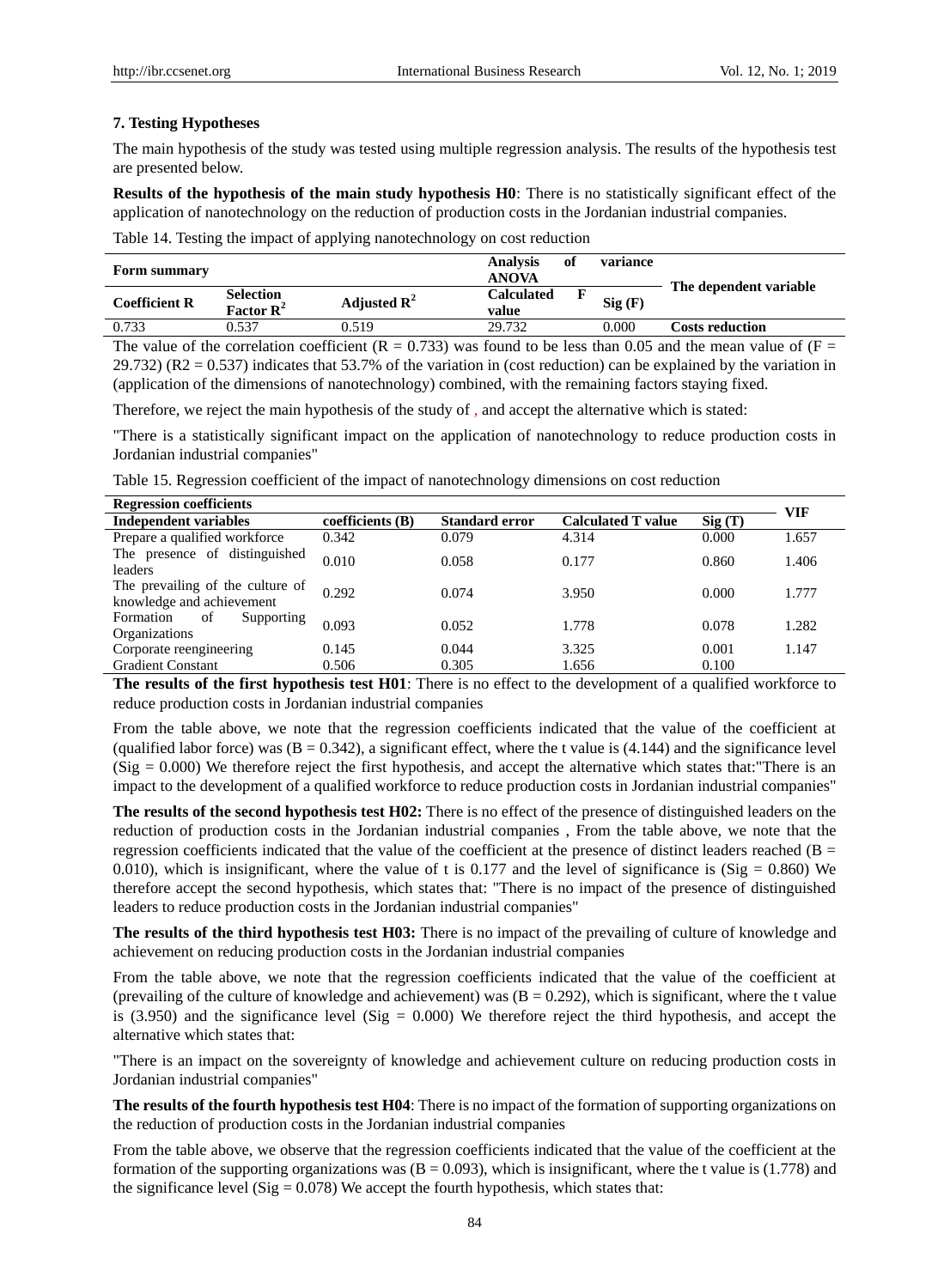"There is no impact of the formation of supporting organizations on the reduction of production costs in the Jordanian industrial companies"

**The results of the fifth hypothesis test H05:** There is no impact of re-engineering companies on reducing production costs in Jordanian industrial companies

From the table above, we note that regression coefficients indicated that the value of the coefficient at (re-engineering companies) reached  $(B = 0.145)$ , which is significant, where the value of t is (3.325) and the level of significance (Sig =  $0.001$ ) We reject the fifth hypothesis, and accept the alternative which states that:

"The impact of re-engineering companies on reducing production costs in Jordanian industrial companies"

To determine which of the dimensions of nanotechnology has had the most significant impact in reducing costs, the stepwise regression analysis has been carried out. The results were as follows:

| B     | <b>Calculated</b><br>t value | Sig*<br>of<br>Level<br>significance | $\mathbb{R}^2$<br>coefficient<br>The<br>of determination | <b>Calculated</b><br>F | $Sig^*$<br>of<br>Level<br>significance | <b>Costs reduction</b>                                           | The<br>model    |
|-------|------------------------------|-------------------------------------|----------------------------------------------------------|------------------------|----------------------------------------|------------------------------------------------------------------|-----------------|
| 0.572 | 9.101                        | 0.000                               | 0.386                                                    | 82.825                 | 0.000                                  | The prevailing of the<br>culture of knowledge<br>and achievement | 1 <sup>st</sup> |
| 0.379 | 5.468                        | 0.000                               | 0.486                                                    | 61.850                 | 0.000                                  | The prevailing<br>of<br>culture of knowledge<br>and achievement  | 2 <sup>nd</sup> |
| 0.389 | 5.050                        | 0.000                               |                                                          |                        |                                        | Prepare a qualified<br>workforce                                 |                 |
| 0.340 | 5.014                        | 0.000                               |                                                          |                        |                                        | The prevailing of the<br>culture of knowledge<br>and achievement | 3rd             |
| 0.348 | 4.621                        | 0.000                               | 0.526                                                    | 48.027                 | 0.000                                  | Prepare a qualified<br>workforce                                 |                 |
| 0.144 | 3.312                        | 0.001                               |                                                          |                        |                                        | Reengineering<br>companies                                       |                 |

Table 16. Results of the regression analysis of the main hypothesis

\* The effect is statistically significant at  $\alpha$  (0.05)

The results of the regression analysis show the order of the variables in the regression model. The effect of the application of nanotechnology is the reduction of costs. It was found that the prevailing of the culture of knowledge and achievement was ranked first and 38.6 percent of the variance in the dependent variable was explained. (48.6%). The interpretation rate increased to (52.6%) when re-engineering the companies. The effect of the variables was found to have a significant effect at a lower level of significance From 0.001. Both the existence of distinct leaderships and the formation of supporting organizations have been excluded due to the lack of moral influence in each.

#### **8. Results**

1. The significance of the (application of nanotechnology dimensions) combined to (cost reduction) where the value of  $(F = 29.732)$  and the level of significance  $(SigF = 0.000)$  is less than 0.05, and the correlation coefficient value ( $R = 0.733$ ) ( $R2 = 0.537$ ) indicates that 53.7% of the variation in (cost reduction) can be explained by the variation in (application of the dimensions of nanotechnology) combined, with any other factors remaining Fixed.

2. There is an impact to developing a qualified workforce to reduce production costs in the Jordanian industrial companies

3. There is no trace of the existence of distinguished leaders to reduce production costs in the Jordanian industrial companies "

4. There is an impact of the sovereignty of the culture of knowledge and achievement on reducing production costs in Jordanian industrial companies "

5. There is no trace of the formation of supporting organizations on reducing production costs in the Jordanian industrial companies "

6. There is an impact of re-engineering companies on reducing production costs in Jordanian industrial companies"

7. The results of the regression analysis show the order of entry of the variables in the regression model which is the effect of the application of nanotechnology on the reduction of costs. It was found that the culture of knowledge and achievement was ranked first and justified the 38.6% of the variance in the dependent variable (cost reduction).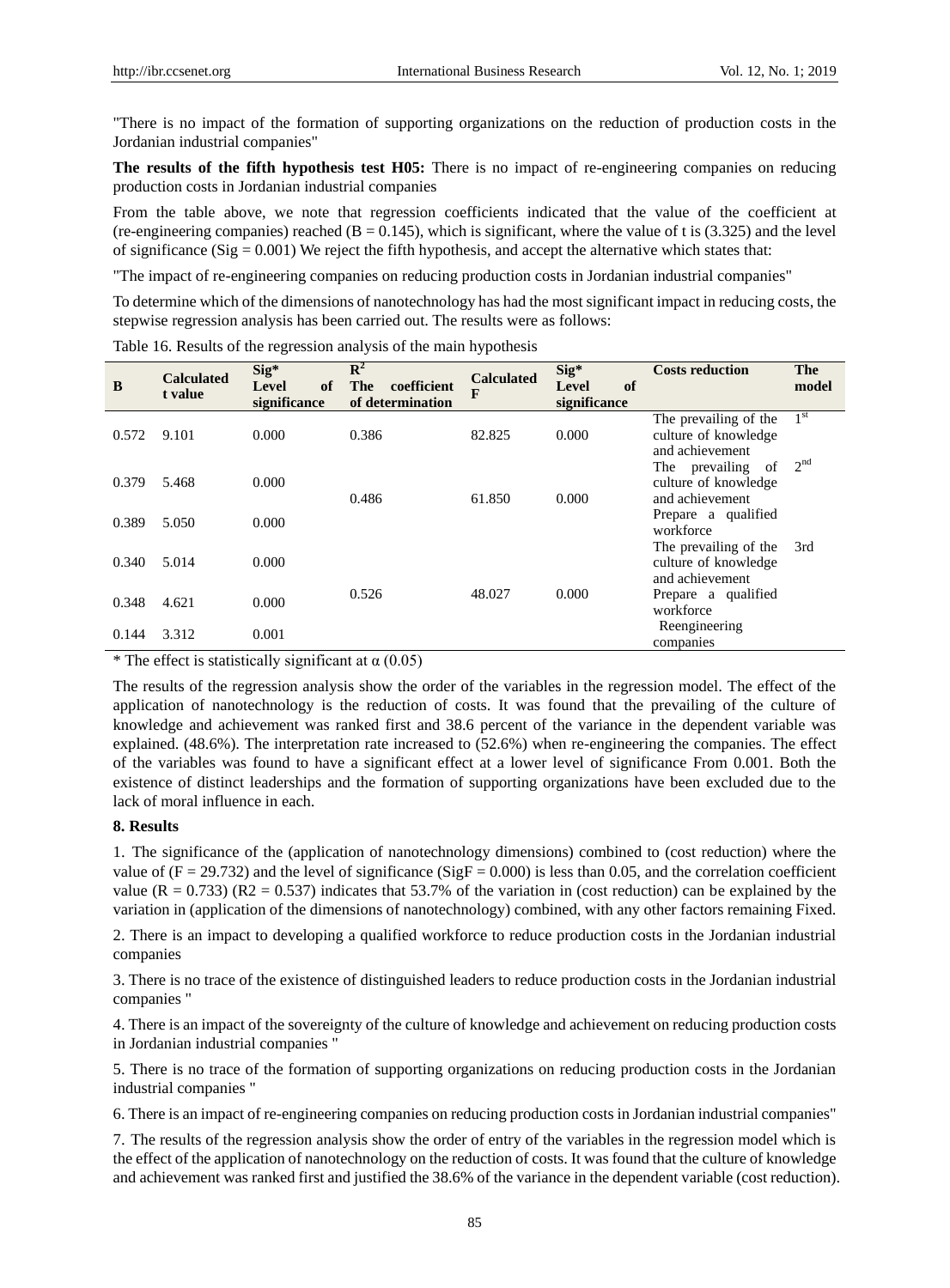And after adding the dimension (developing a qualified work force) in the second module, the justification percentage was increased to reach (48.6%). The interpretation rate increased to (52.6%) when (re-engineering the companies) was added. The effect of the variables was also significant at the level of Significance less than 0.001. Both the existence of distinct leaderships and the formation of supporting organizations have been excluded due to the absence of a significant impact to each of them.

#### **9. Recommendations**

1. The Jordanian Industrial Company's management should adopt all methods and strategies to improve value-added activities and processes and reduce the volume of non-value-added activities and processes to reduce manufacturing costs.

2. Industrial companies should consider nanotechnology as a major hub for industrial structural changes.

3. Pioneering industrial companies have a website that meets companies and institutions wishing to use nanotechnology commercially, and those that have the right to know such as research centers, universities, companies, individuals and others.

4. The departments of industrial companies to assign the employees of the company to jobs according to their ability to innovate and achieve and their suitability for the job requirements.

5. The necessity of the Jordanian Industrial Department to adhere to the ethical values of nanotechnology to reach the industrial and local industrial leadership.

6. The need of the management of industrial companies and decision makers to recognize the importance of the workforce in the deployment and adaptation of nanotechnology to reach the industrial world.

## **References**

- Ahmeda, M. H. S., Ahmida, N. H. S., & Ahmeida, A. A. (2017). *Introduction to nanotechnology: definition, terms, occurrence and applications in environment", 2*(1), 12-26
- Al-Baqi, F. (2008). Focus on the design phase in determining the target costs of production at the cost limits charged. *Tikrit Magazine for Administration and Economic Sciences, 4*(12), Tikrit, Iraq, 159-178.
- Alexandra, M. S. (2010). Nanotechnology for tomorrow the best series of world editions Kuwait filtered knowledge. *The Economic Importance of Nanotechnology Economic and Administrative, 92*(22), 400-414
- Arnold, J., Tony, R., Chapman, N. S., & Clive, M. L. (2008) Introduction of materials management. 6th, Ed. Person Parentice-Hall.
- Ashmawi, M. A. F. (2011). Cost accounting: traditional and modern perspectives. (I 1), Amman: Dar Al Yazuri Scientific Publishing and Distribution.
- Askarany, D., & Yazdifar, H. (2007). Why ABC is Not Widely Implemented? *International Journal of Business, 7*(1).
- Aziz, B. S. M. (2006). The Use of value engineering and reengineering processes in Cost demotion: An applied study in the General Company for Electrical Industries. PHD thesis (not published), University of Salahaddin, Erbil, Iraq.
- Baird, K., Harrison, G., & Reeve, R. (2007). Success of activity management practices: the influence of organizational and cultural factors. *Accounting & Finance, 47*(1), 47-67. https://doi.org/10.1111/j.1467-629X.2006.00195.x
- Benelmekki, M. (2015). "An introduction to nanoparticles and nanotechnology", Designing Hybrid Nanoparticles , chapter 1, page 1-14.
- Cooper, R., & Kaplan, R. S. (1988). Measure costs right: make the right decisions. *Harvard Business Review, 66*(5), 96-103.
- Erekat, S. M. A. (2015). Impact of Quality Control on Cost Reduction: An Empirical Study On food companies in the Hashemite Kingdom of Jordan. Unpublished Master Thesis, Middle East University, Amman, Jordan.
- Fadzil, F. H. B., & Rababah, A. (2012). Management Accounting Change: ABC Adoption and Implementation. *Journal of Accounting and Auditing: Research & Practice, 2012,* 1-17. https://doi.org/10.5171/2012.349927
- Fouda, S. (2007). A proposed framework for the integration of the target cost method with the strategic cost analysis to reduce the costs of activities through the value chain concept: a theoretical and exploratory study.(1), Alexandria University, pp. 187-253.